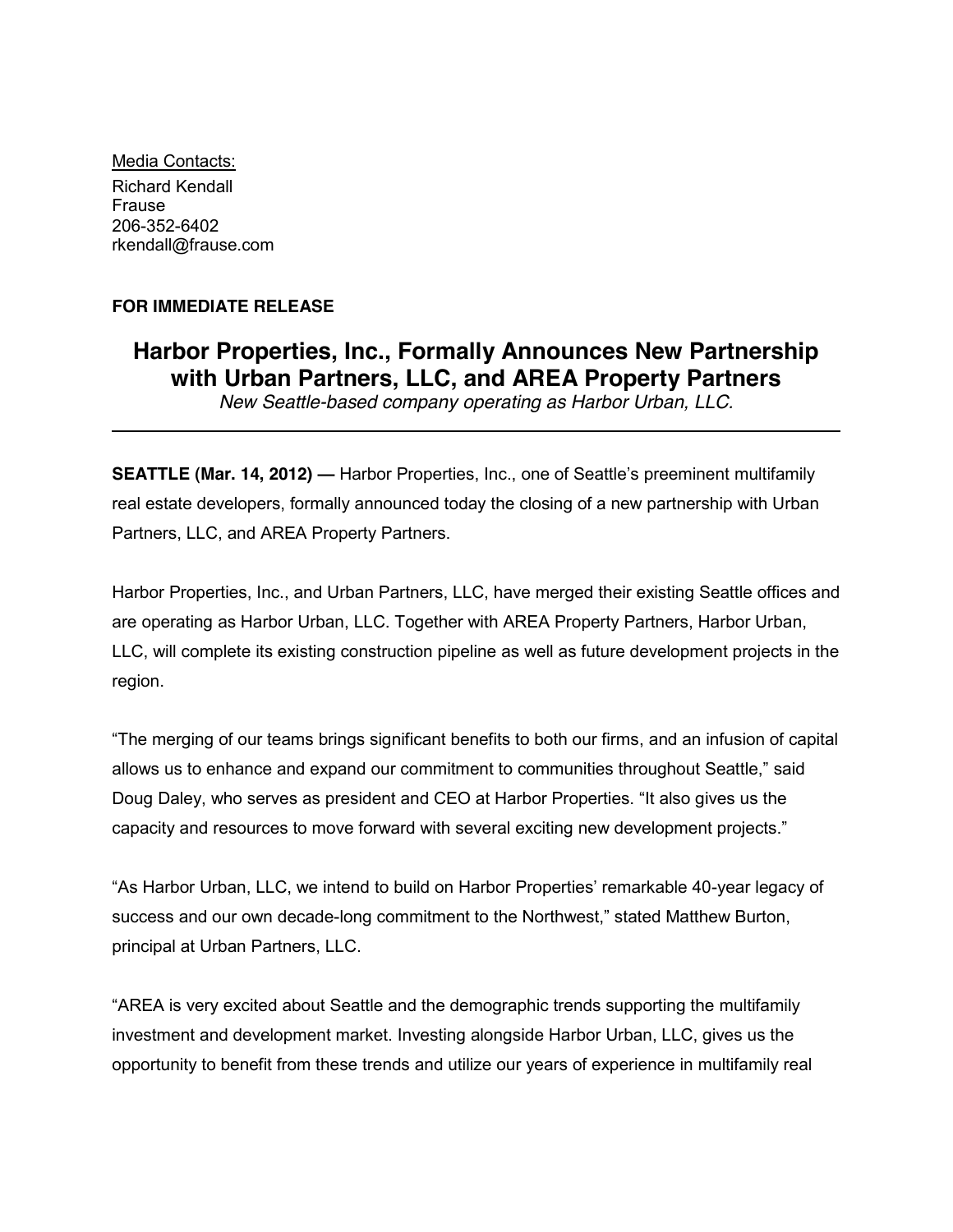estate development toward the continued growth and success of Seattle's preeminent real estate development company," said Richard J. Mack, North America CEO of AREA.

Harbor Urban, LLC, will focus on the development of sustainable urban infill projects including high-rise residential and neighborhood workforce housing. The merger makes Harbor Urban, LLC, one of the most active developers in the region. Combined, the company owns and operates more than 1,100 residential units, with an additional 1,500 residential units in planning or under construction, representing more than \$600 million in total investment.

The partnership between the companies is a seamless continuation of what Harbor Properties has been creating over the past 40 years in urban neighborhoods throughout Seattle. The company is recognized in the region for developing market rate workforce-housing projects with appealing design, and collaborating with stakeholders to create livable, walkable and sustainable mixed-use communities close to transit.

Harbor Properties broke ground in September on GreenHouse, the first significant new residential market-rate apartment project to be developed in the emerging Columbia City neighborhood in over 10 years. Harbor also started construction in December on Nova, its third multifamily project in West Seattle. Alto, a 184-unit apartment tower in Seattle's Belltown neighborhood, is due for completion by Harbor Urban, LLC, later this month.

Harbor Urban, LLC, broke ground this past November on Kavela, a 63-unit apartment complex located in the Roosevelt-Green Lake neighborhood. In addition, Harbor Urban, LLC, announced this week that it is moving forward on Viktoria Apartments, a 24-story mixed-use project in Belltown that the company is developing in partnership with Goodman Real Estate and Capri Capital Partners, LLC. Viktoria is slated for completion in late 2013.

Seattle-based Heartland Capital Advisors, LLC, served as Harbor Properties' advisor over the past year in developing the strategic partnership announced today.

# **About Harbor Urban, LLC**

Harbor Urban, LLC, is a Seattle-based real estate company that develops and operates environmentally sensitive urban infill projects in pedestrian friendly, centrally located neighborhoods throughout the region. The company is focused on a wide range of real estate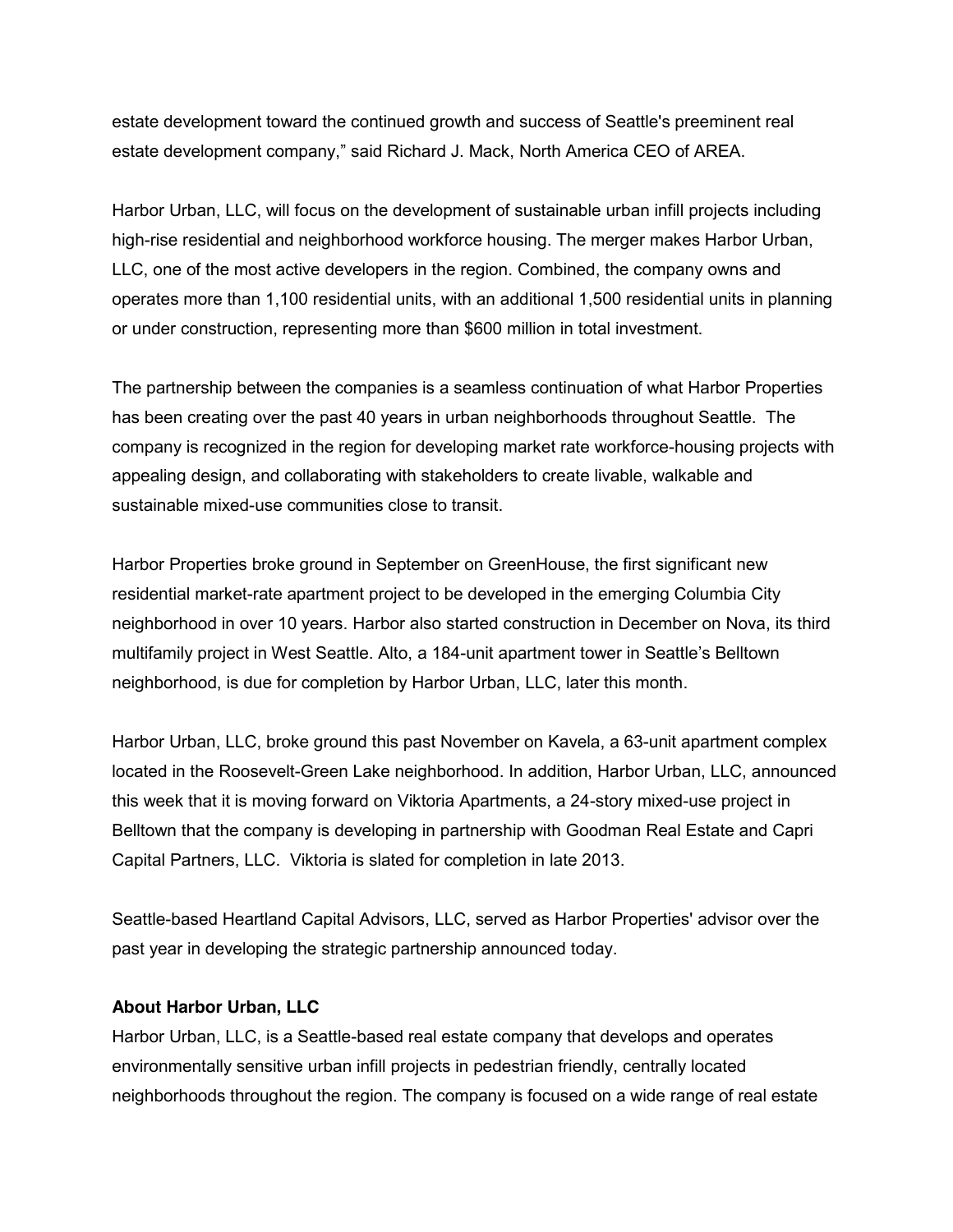project types, including high-rise residential, mixed-use multifamily, and neighborhood workforce housing, to name just a few. More information is available by calling (206) 623-0916.

#### **About Harbor Properties, Inc.**

Founded in 1972, Seattle-based Harbor Properties, Inc., is a full service real estate firm that owns, manages and develops a broad spectrum of real estate, including office, retail, and multifamily residential. Harbor focuses on enhancing existing urban communities through the creation of highly sustainable, transportation-oriented developments, including urban villages and market-rate workforce apartments. The firm is currently active in the West Seattle, Belltown, and Columbia City neighborhoods. For more information about Harbor, please visit [www.harborproperties.com.](https://remote.frause.com/OWA/redir.aspx?C=83a67ad9a9704c17aa3e9970035faa52&URL=http%3a%2f%2fwww.harborproperties.com%2f)

# **About Urban Partners, LLC**

Urban Partners is a real estate planning, investment, development and management firm. Company headquarters are in the historic Bradbury Building in downtown Los Angeles. A Northwest regional office is located in Seattle, Washington. The company pursues select market niches where complexity or innovation creates exceptional potential for its partners and clients. With highly-specialized expertise in urban entitlement processes, complex financial structures and alternative construction methods, Urban Partners identifies unique opportunities resulting in competitive quality and marketing advantages and superior financial performance.

[www.urbanpartnersllc.com.](http://www.urbanpartnersllc.com/)

# **About AREA Property Partners**

AREA Property Partners, formerly known as Apollo Real Estate Advisors, is a leading international real estate investor and fund manager on behalf of prominent government and corporate pension funds, sovereign wealth funds, insurance companies, foundations, endowments, and high net worth individuals. Since the firm's founding in 1993, AREA Property Partners has overseen the establishment of multiple real estate funds and joint ventures totaling \$13 billion in equity commitments for investments in the United States, Europe and Asia. Its funds have collectively invested in over 570 transactions with an aggregated value in excess of \$65 billion. Headquartered in New York, the firm has offices in Atlanta, Los Angeles, San Francisco, London, Paris, Luxembourg and Mumbai. AREA's funds target a broad range of opportunistic, value-added and debt investments in real estate assets and portfolios throughout